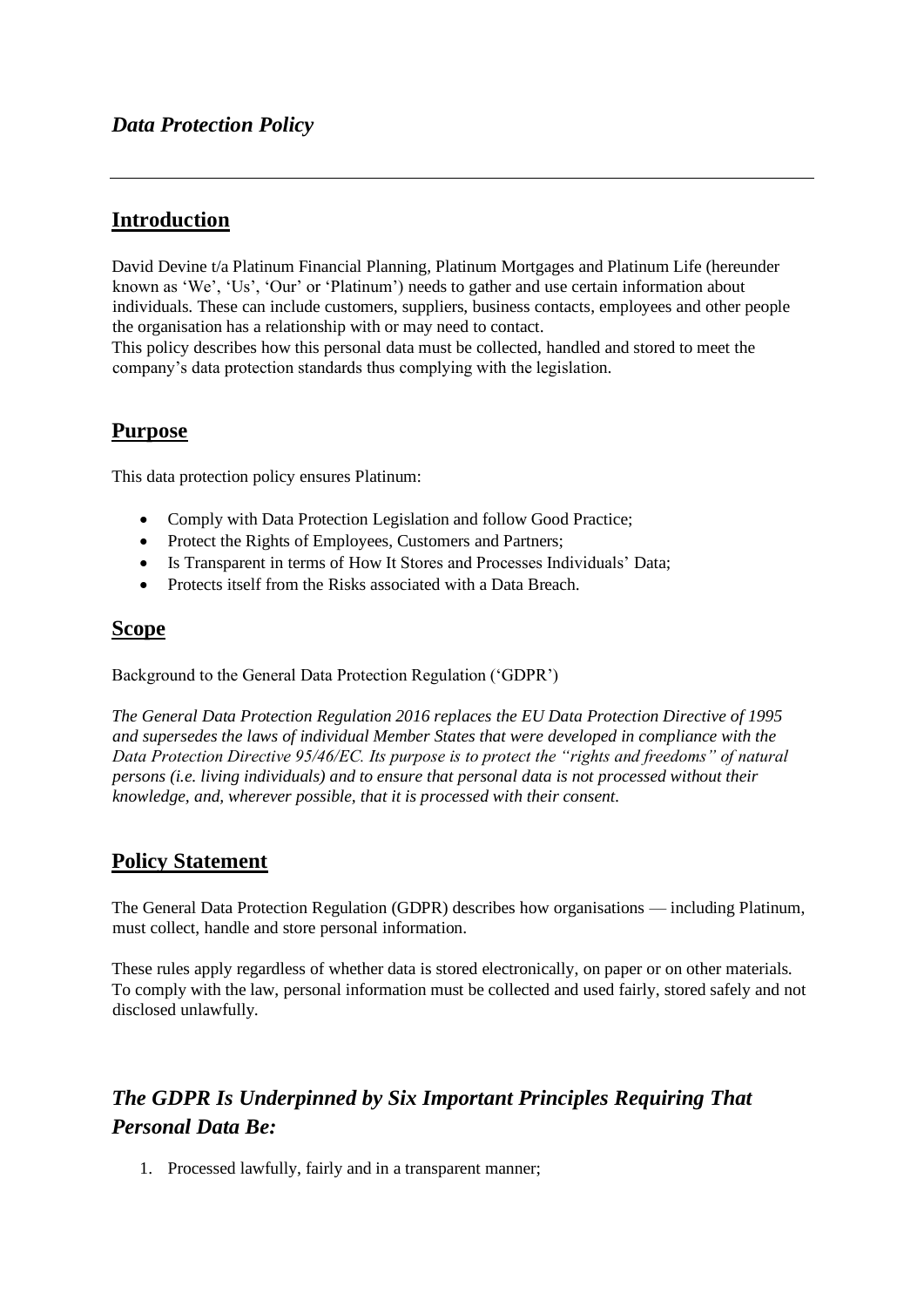- 2. Collected for specified, explicit and legitimate purpose;
- 3. Adequate, relevant and limited to what is necessary;
- 4. Accurate and where necessary, kept up to date;
- 5. Retained only for as long as necessary;
- 6. Processed in an appropriate manner to maintain security.

The Board of Directors of Platinum located at Finance House, Florence Road, Bray, Co. Wicklow A98 AK23 are committed to compliance with all relevant EU and Member State laws in respect of personal data, and the protection of the "rights and freedoms" of individuals whose information We collect and process in accordance with the General Data Protection Regulation (GDPR).

The GDPR and this policy are applicable to all Platinum personal data processing functions, including those performed on customers', clients', employees', suppliers' and partners' personal data, and any other personal data the organisation processes from any source.

The GDPR Owner is responsible for reviewing the register of data processing annually, in light of any changes to Our activities (as determined by changes to the data inventory register and the management review) and to any additional requirements identified by means of data protection impact assessments (DPIA's).

Partners and any third parties working with or for Platinum and who have or may have access to personal data, will be expected to have read, understood and to comply with this policy.

No third party may access personal data held by Platinum without having first entered into a data confidentiality agreement which imposes obligations on the third party no less onerous than those to which Platinum is committed, and which gives Us the right to audit compliance with the agreement.

## *Privacy Policy - Data Protection Principles*

## *1. Be processed lawfully, fairly and in a transparent manner*

The GDPR has increased requirements about what information should be available to data subjects, which is covered in the 'Transparency' requirement.

Transparently – the GDPR includes rules on giving privacy information to data subjects in Articles 12, 13 and 14. These are detailed and specific, placing an emphasis on making privacy notices understandable and accessible. Information must be communicated to the data subject in an intelligible form using, clear and plain language.

The specific information that must be provided to the data subject must, as a minimum, include:

- the identity and the contact details of the controller and, if any, of the controller's representative;
- the contact details of the Data Protection Officer;
- the purposes of the processing for which the personal data are intended as well as the legal basis for the processing;
- the period for which the personal data will be stored;
- the existence of the rights to request access, rectification, erasure or to object to the processing, and the conditions (or lack of) relating to exercising these rights, such as whether the lawfulness of previous processing will be affected;
- the categories of personal data concerned;
- the recipients or categories of recipients of the personal data, where applicable;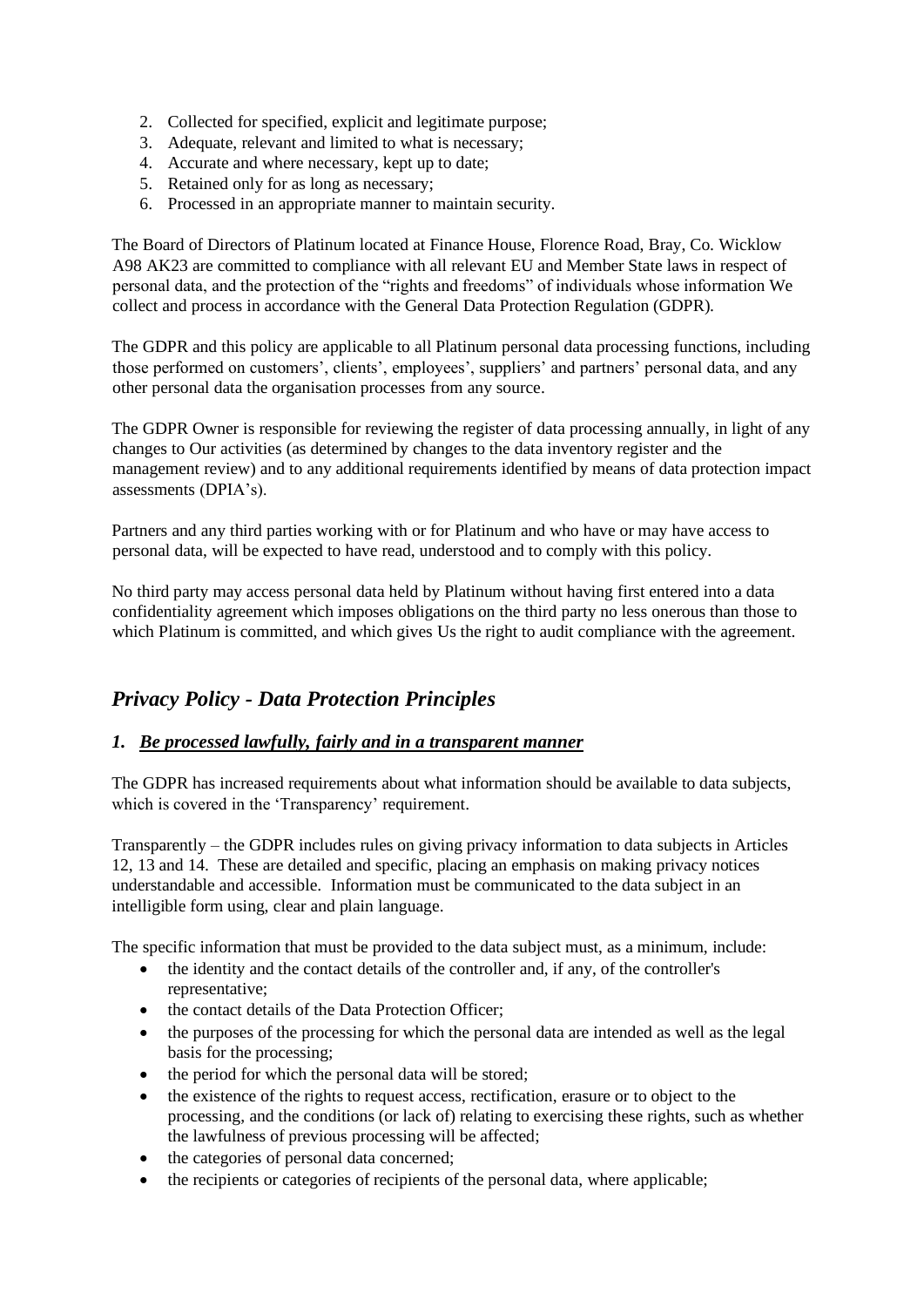- where applicable, that the controller intends to transfer personal data to a recipient in a third country and the level of protection afforded to the data;
- any further information necessary to guarantee fair processing.

## *2. Personal data can only be collected for specific, explicit and legitimate purposes*

Data obtained for specified purposes must not be used for a purpose that differs from those formally notified to the supervisory authority as part of Platinum GDPR register of processing.

## *3. Personal Data must be adequate, relevant and limited to what is necessary*

- The Data Protection Officer\*/GDPR Owner is responsible for ensuring that We do not collect information that is not strictly necessary for the purpose for which it is obtained.
- All data collection forms (electronic or paper-based), including data collection requirements in new information systems, must include a fair processing statement or link to a privacy statement and be approved by the Data Protection Officer David Devine [david@platinumfinancial.ie.](mailto:david@platinumfinancial.ie)
- The Data Protection Officer\*/GDPR Owner will ensure that, on an annual basis all data collection methods are reviewed by internal audit to ensure that collected data continues to be adequate, relevant and not excessive.

## *4. Personal data must be accurate and kept up to date with every effort to erase or rectify without delay*

- Data that is stored by the data controller must be reviewed and updated, as necessary. No data should be kept unless it is reasonable to assume that it is accurate.
- The Data Protection Officer\* is responsible for ensuring that all staff are trained in the importance of collecting accurate data and maintaining it.
- It is also the responsibility of the data subject to ensure that data held by Platinum is accurate and up to date. Completion of a registration or application form by a data subject will include a statement that the data contained therein is accurate at the date of submission.
- The Data Protection Officer\*/GDPR Owner is responsible for ensuring that appropriate procedures and policies are in place to keep personal data accurate and up to date taking into account, the volume of data collected, the speed with which it might change and any other relevant factors.

*\* Recent advice received indicates that small brokers, those which are local rather than nationwide or do not have a large network of offices/brokers covering more than one county, are not likely to be required to appoint a DPO. A possible rule of thumb is customer numbers, so those in the hundreds rather than thousands are likely to be considered small for the purpose of this requirement*

- On at least an annual basis, the Data Protection Officer\*/GDPR Owner will review the retention dates of all the personal data processed by Platinum, by reference to the
- data inventory and will identify any data that is no longer required in the context of the registered purpose.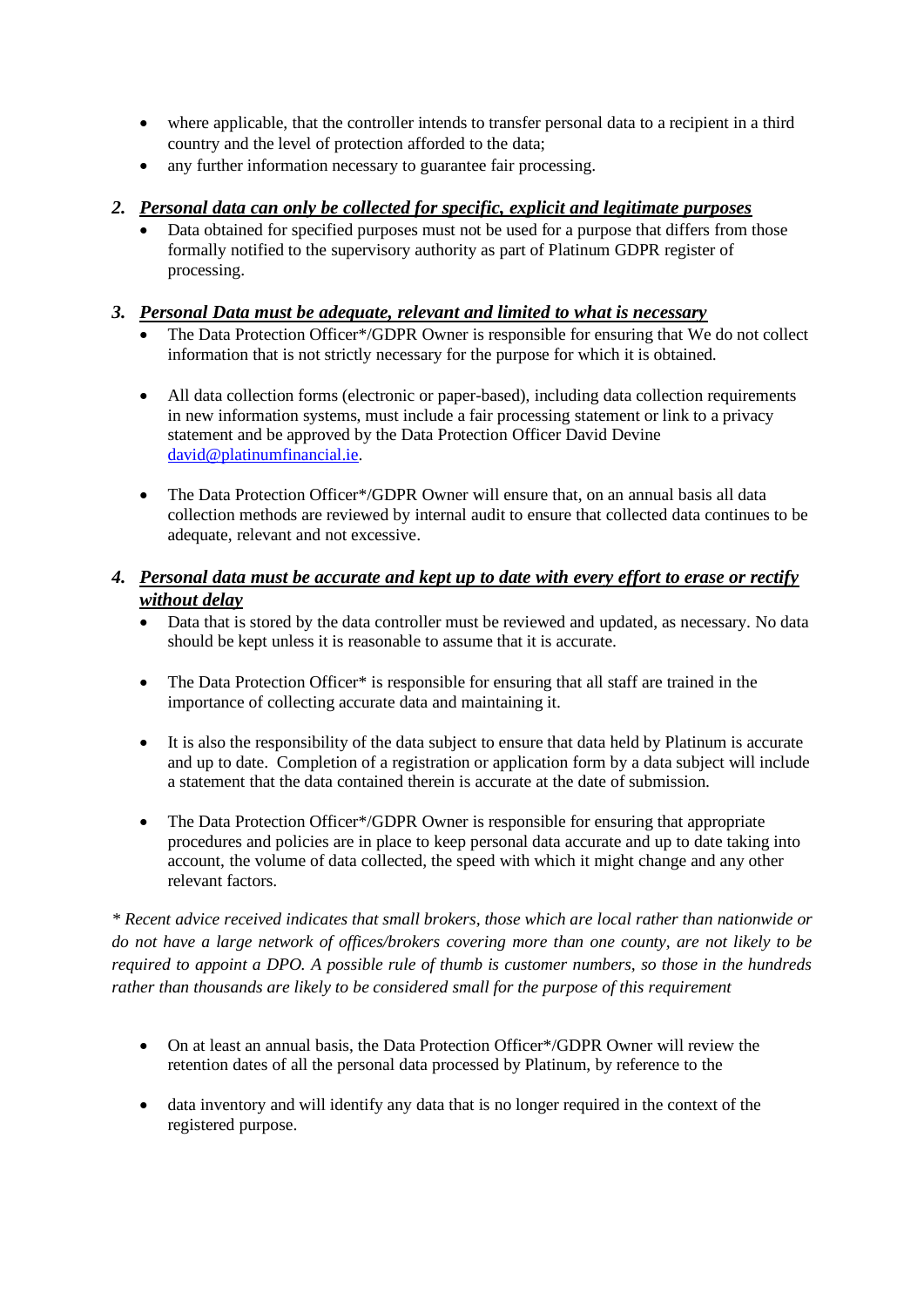## *5. Personal data must be kept in a form such that the data subject can only be identified for as long as is necessary for processing.*

- Where personal data is retained beyond the processing date, it will be minimised, encrypted/pseudonymised, in order, to protect the identity of the data subject, in the event of a data breach.
- Personal data will be retained in line with the Retention of Records Procedure and, once its retention date has passed, it must be securely destroyed, as set out in this procedure.
- The Data Protection Officer\*/GDPR Owner must specifically approve any data retention that exceeds the retention periods defined in the Retention of Records Procedure, and must ensure that the justification is clearly identified, and in line with the requirements of the data protection legislation. This approval must be in written format.

## **6. Processed in an appropriate manner to maintain security**

• In determining appropriateness, the Data Protection Officer\*/GDPR Owner, should also consider the extent of possible damage or loss that might be caused to individuals (e.g. staff or customers) if a security breach occurs, the effect of any security breach on Platinum itself, and any likely reputational damage, including the possible loss of customer trust.

When assessing appropriate technical measures, the Data Protection Officer\*/GDPR Owner will consider the following:

- Password protection;
- Automatic locking of idle terminals;
- Removal of access rights for USB and other memory media;
- Virus checking software and firewalls;
- Role-based access rights including those assigned to temporary staff;
- Encryption of devices that leave the organisations premises such as laptops;
- Security of local and wide area networks;
- Privacy enhancing technologies such as pseudonymisation and anonymisation;
- Identifying appropriate international security standards relevant to Platinum.

When assessing appropriate organisational measures, the Data Protection Officer\* /GDPR Owner will consider the following:

- The appropriate training levels throughout Platinum
- Measures that consider the reliability of employees (such as references etc.);
- The inclusion of data protection in employment contracts;
- Identification of disciplinary action measures for data breaches;
- Monitoring of staff for compliance with relevant security standards;
- Physical access controls to electronic and paper-based records;
- Adoption of a clear desk policy;
- Storing of paper-based data in lockable fire-proof cabinets;
- Restricting the use of portable electronic devices outside of the workplace;
- Restricting the use of employees own personal devices being used in the workplace;
- Adopting clear rules about passwords;
- Making regular backups of personal data and storing the media off-site;
- The imposition of contractual obligations on the importing organisations, to take appropriate security measures when transferring data outside the EEA.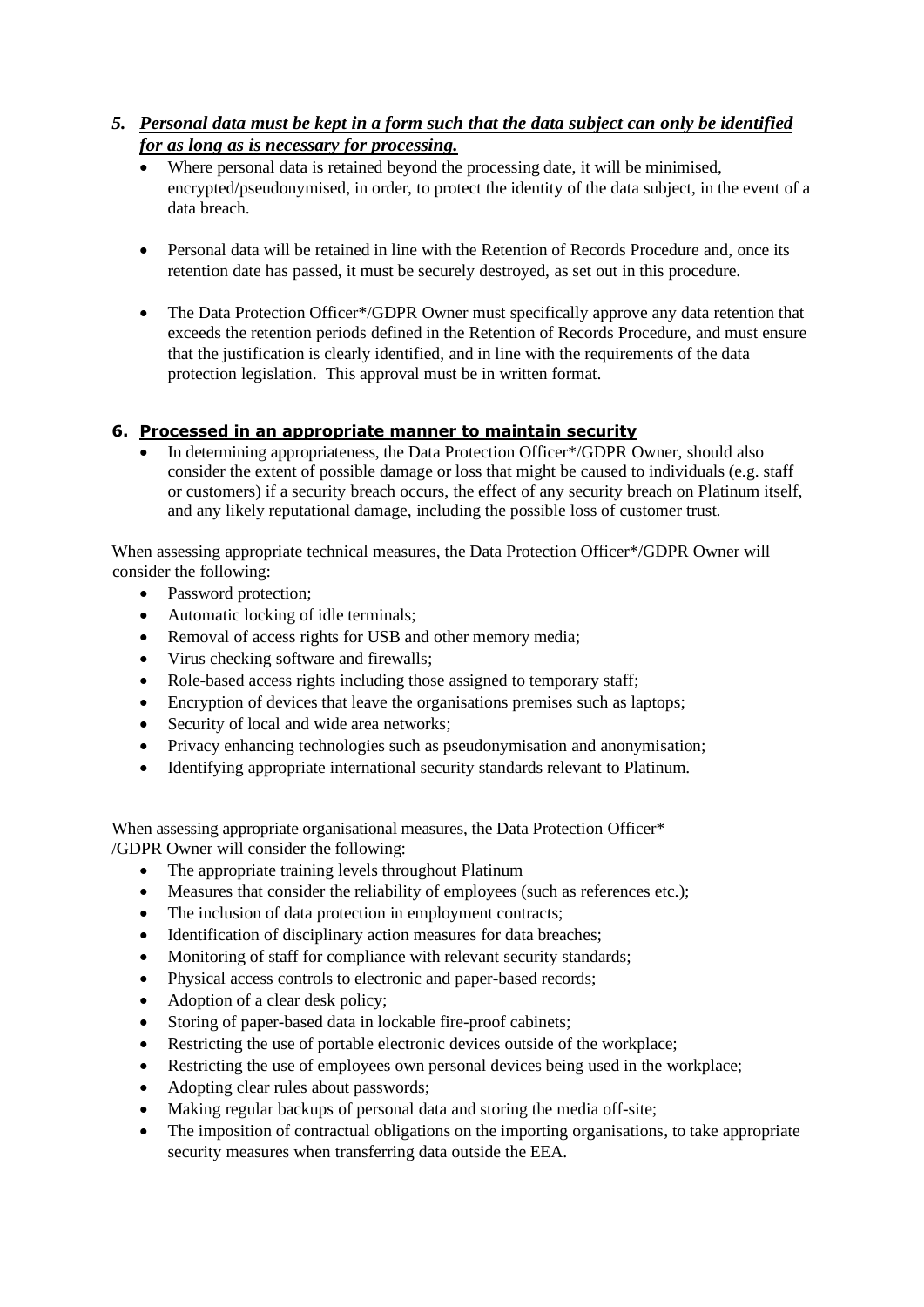• These controls have been selected, based on identified risks to personal data, and the potential for damage or distress to individuals whose data is being processed.

# *Platinum must demonstrate compliance with the General Data Protection Regulation's other Principles (Accountability)*

The GDPR includes provisions that promote accountability and governance. These compliment the GDPR's transparency requirements. The accountability principle in Article 5(2). requires you to demonstrate that you comply with the principles and states explicitly that this is your responsibility.

# *Data Subjects' Rights*

Data subjects have the following rights regarding data processing, and the data that is recorded about them:

- To make subject access requests regarding the nature of information held and to whom it has been disclosed;
- To prevent processing likely to cause damage or distress;
- To prevent processing for purposes of direct marketing;
- To be informed about the mechanics of automated decision-making process that will significantly affect them;
- To not have significant decisions, that will affect them, taken solely by automated process;
- To sue for compensation if they suffer damage by any contravention of the GDPR;
- To act to rectify, block, erase, including the right to be forgotten, or destroy inaccurate data;
- To request the Supervisory Authority to assess whether any provision of the GDPR has been contravened;
- To have personal data provided to them in a structured, commonly used and machinereadable format, and the right to have that data transmitted to another controller;
- To object to any automated profiling that is occurring without consent.

# *Subject Access Requests*

All individuals who are the subject of personal data held by Platinum are entitled to:

- Ask **what information** the company holds about them and why;
- Ask **how to gain access** to it;
- Be informed about **how to keep it up to date**;
- Be informed about how the company is **meeting its data protection obligations**.

Should an Individual contact the company requesting this information, this is called a Subject Access Request.

Subject Access Requests from individuals should be made by email, addressed to the data controller at (email address). The data controller can supply a standard request form, although individuals do not have to use this.

The data controller will aim to provide the relevant data within **30 days**.

The data controller will always verify the identity of anyone making a subject access request before handing over any information.

# *Consent*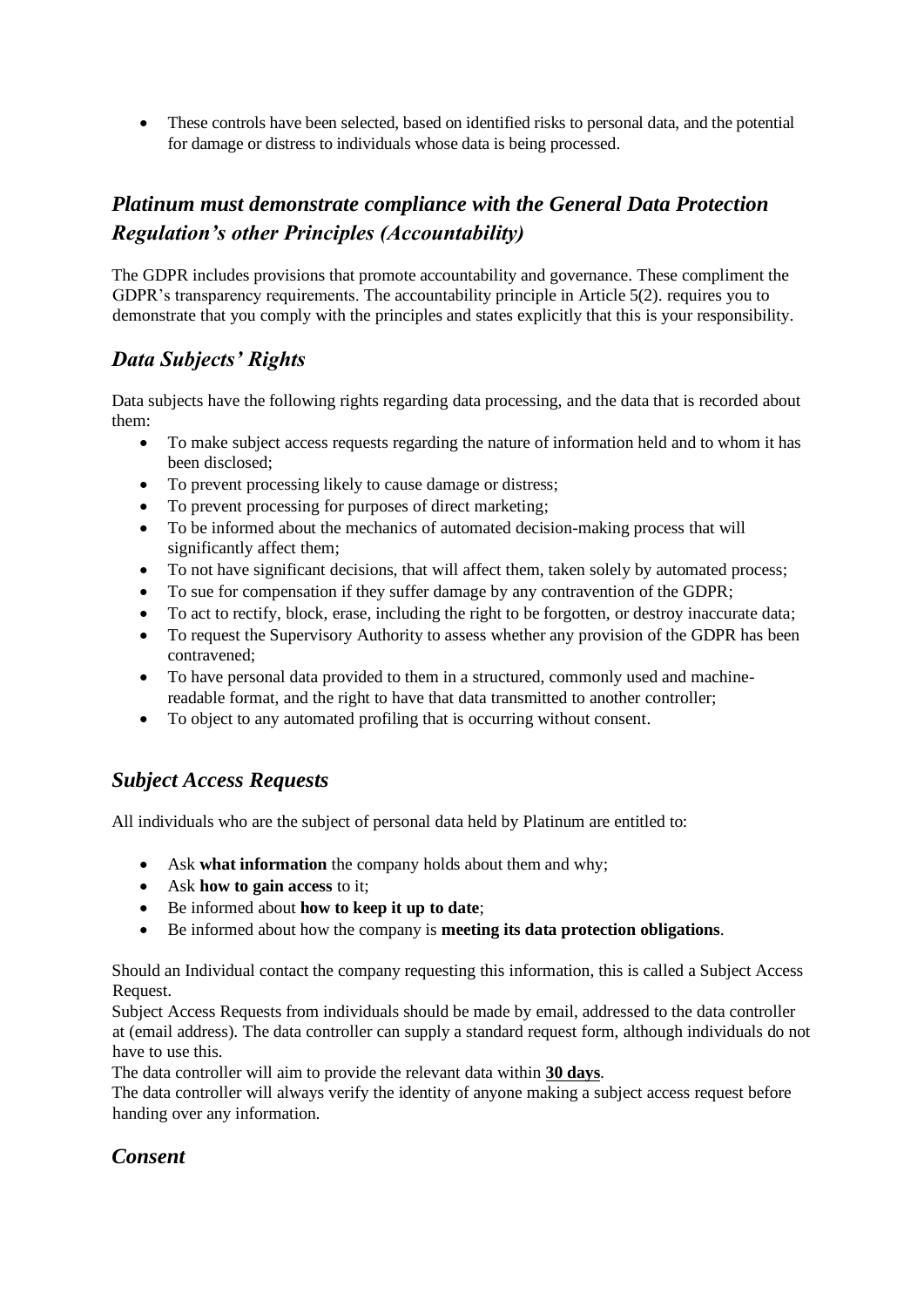Platinum understands 'consent' to mean that it has been explicitly and freely given, and a specific, informed and unambiguous indication of the data subject's wishes that, by statement or by a clear affirmative action, signifies agreement to the processing of personal data relating to him or her. The data subject can withdraw their consent at any time.

Platinum understands 'consent' to mean that the data subject has been fully informed of the intended processing and has signified their agreement, while in a fit state of mind to do so and without pressure being exerted upon them. Consent obtained under duress or on the grounds of misleading information will not be a valid basis for processing.

There must be some active communication between the parties to demonstrate "active consent". Consent cannot be inferred from non-responsive communications. The controller must be able to demonstrate that consent was obtained for the processing operation.

For sensitive data, explicit consent from data subjects must be obtained unless an alternative legitimate basis for processing exists.

# *Security of Data*

All Employees/Staff are responsible for ensuring that any personal data that Platinum holds and for which they are responsible, is kept securely and is not, under any conditions, disclosed to any third party unless that third party has been specifically authorised by Platinum to receive that information and has entered into a confidentiality agreement.

All personal data should be accessible only to those who need to use it, and access may only be granted in line with the Access Control Policy.

All personal data should be treated with the highest security and must be kept:

- in a lockable room with controlled access: and/or
- in a locked drawer or filing cabinet; and/or
- if computerised, password protected in line with corporate requirements in the Access Control Policy; and/or
- stored on (removable) computer media which are encrypted in line with Secure Disposal of Storage Media.

Care must be taken to ensure that PC screens and terminals are not visible except to authorised Employees/Staff of Platinum. All Employees/Staff are required to enter into an Acceptable Usage Agreement before they are given access to organisational information of any sort, which details rules on screen time-outs etc.

Manual records may not be left where they can be accessed by unauthorised personnel and may not be removed from business premises without explicit *(written)* authorisation. As soon as manual records are no longer required for day-to-day client support, they must be removed from secure archiving in line with your policies.

Personal data may only be deleted or disposed of in-line with the Retention of Records Procedure Manual.

Records that have reached their retention date are to be shredded and disposed of as 'confidential waste'. Hard drives of redundant PCs are to be removed and immediately destroyed, as required before disposal.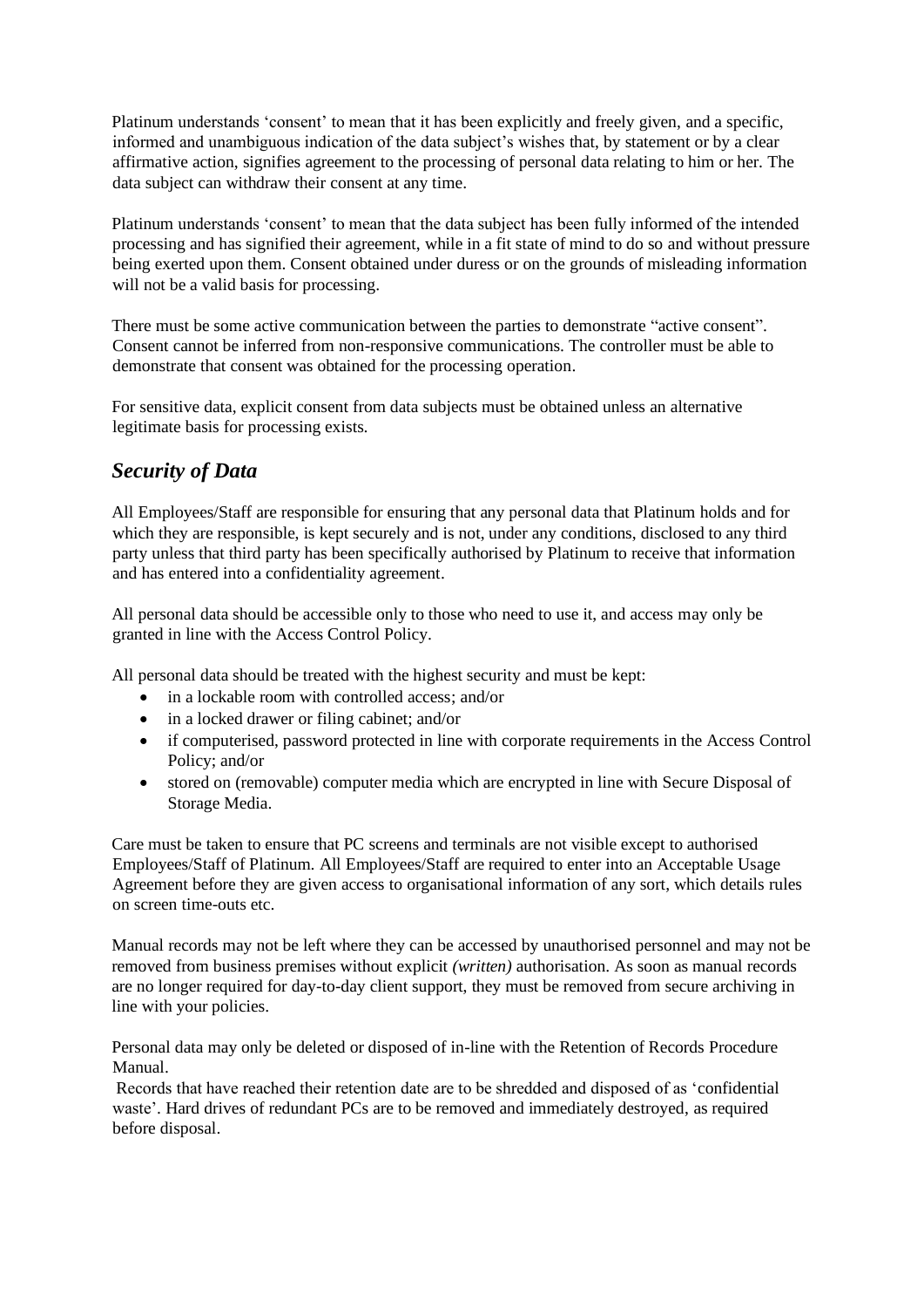Processing of personal data 'off-site' presents a potentially greater risk of loss, theft or damage to personal data. Staff must be specifically authorised to process data off-site.

## *Disclosure of Data*

Platinum must ensure that personal data is not disclosed to unauthorised third parties which includes family members, friends, government bodies, and in certain circumstances, the Gardaí/Police. All Employees/Staff should exercise caution when asked to disclose personal data held on another individual to a third party. It is important to consider whether disclosure of the information is relevant to, and necessary for, the conduct of Our business.

All requests to provide data for one of these reasons must be supported by appropriate paperwork and all such disclosures, must be, specifically authorised by the Data Protection Officer /GDPR owner David Devin[e david@platinumfinancial.ie.](mailto:david@platinumfinancial.ie)

# *Retention and Disposal of Data*

We shall not keep personal data in a form that permits identification of data subjects for a longer period than is necessary, in relation to the purpose(s) for which the data was originally collected.

We may store data for longer periods if the personal data will be processed solely for archiving purposes in the public interest, scientific or historical research purposes or statistical purposes, subject to the implementation of appropriate technical and organisational measures to safeguard the rights and freedoms of the data subject.

The retention period for each category of personal data will be set out in the Retention of Records Procedure, along with the criteria used to determine this period, including any statutory obligations Platinum has, to retain the data.

Our Data Retention, Data Disposal and Storage Removal Procedures will apply in all cases.

Personal data must be disposed of securely, in accordance with the sixth principle of the GDPR. Thus, processed in, an appropriate manner, to maintain security, thereby, protecting the "rights and freedoms" of data subjects. Any disposal of data will be done in accordance with the Secure Disposal Procedure.

# *Data Transfers*

All exports of data from within the Non-European Economic Area (EEA) countries (referred to in the GDPR as 'third countries') are unlawful unless there is an appropriate "level of protection for the fundamental rights of the data subjects".

The transfer of personal data outside of the EEA is prohibited unless one or more of the following specified safeguards, or exceptions, apply:

## *An Adequacy Decision*

The European Commission can and does assess third countries, a territory and/or specific sectors within third countries to assess whether there is an appropriate level of protection for the rights and freedoms of natural persons. In these instances, no authorisation is required.

Countries that are members of the European Economic Area (EEA) but not of the EU are accepted as having met the conditions for an adequacy decision.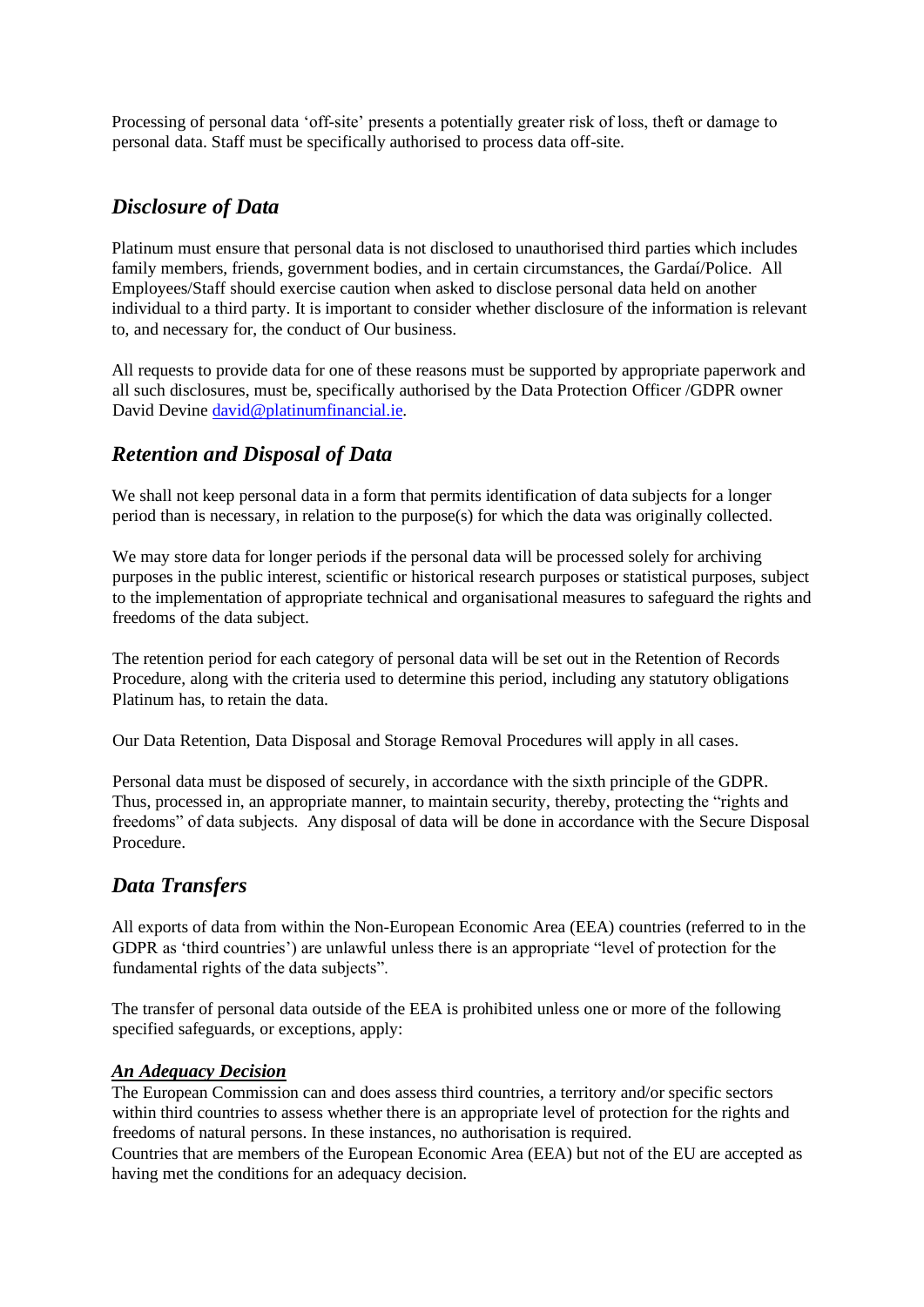A list of countries that currently satisfy the adequacy requirements of the Commission are published in the *Official Journal of the European Union. (Please see "Related Documentation" section below).*

## *Assessment of Adequacy by the Data Controller*

In Assessing adequacy, the UK based exporting controller, should consider the following factors:

- the nature of the information being transferred;
- the country or territory of origin, and final destination, of the information;
- how the information will be used and for how long;
- the laws and practices of the country of the transferee, including relevant codes of practice and international obligations.

## *Privacy Shield*

If Platinum wishes to transfer personal data from the EU to an organisation in the United States it should check that the organisation is signed up with the Privacy Shield framework at the U.S. Department of Commerce (DOC). The obligation applying to companies under the Privacy Shield are contained in the "Privacy Principles". The US DOC is responsible for managing and administering the Privacy Shield and ensuring that companies live up to their commitments. To certify, companies must have a privacy policy in line with the Privacy Principles e.g. use, store and further transfer the personal data according to a strong set of data protection rules and safeguards. The protection given to the personal data applies regardless of whether the personal data is related to an EU resident or not. Organisations must renew their "membership" with the Privacy Shield on an annual basis. If they do not, they can no longer receive and use personal data from the EU under that framework.

### *Binding Corporate Rules(BCRs)*

Platinum may adopt, approved binding corporate rules for the transfer of data outside the EU. This requires submission to the relevant supervisory authority for approval of the rules that Platinum is seeking to rely upon.

### *Model Contract Clauses*

Platinum may adopt approved model contract clauses for the transfer of data outside of the EEA. If We adopts the (model contract clauses approved by the relevant supervisory authority), there is an automatic recognition of adequacy.

### *Exceptions*

In the absence of an Adequacy Decision, Privacy Shield membership, Binding Corporate Rules and/or Model Contract Clauses, a transfer of personal data to a third country or international organisation shall only take place on one of the following conditions:

- the data subject has explicitly consented to the proposed transfer, after being informed of the possible risks of such transfers, for the data subject, due to the absence of an adequacy decision and appropriate safeguards;
- the transfer is necessary for the performance of a contract between the data subject and the controller, or the implementation of pre-contractual measures taken at the data subject's request;
- the transfer is necessary for the conclusion or performance of a contract concluded in the interest of the data subject, between the controller and another natural or legal person;
- the transfer is necessary for important reasons of public interest;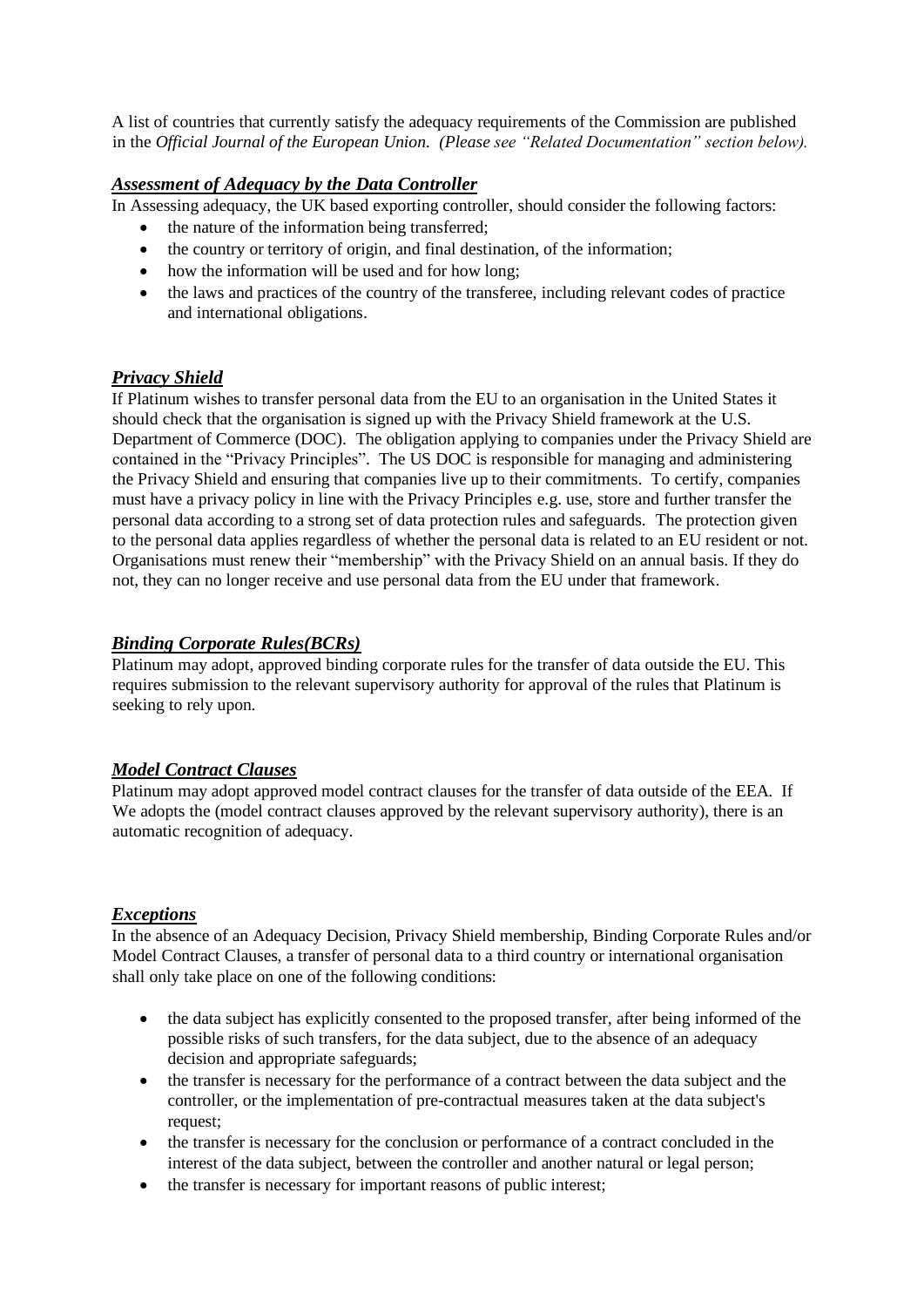- the transfer is necessary for the establishment, exercise or defence of legal claims; and/or
- the transfer is necessary to protect the vital interests of the data subject or of other persons, where the data subject is physically or legally incapable of giving consent.

### *Data flow*

Platinum has established a data inventory and data flow process as part of its approach to address risks and opportunities throughout its GDPR compliance project namely;

- business processes that use personal data;
- source of personal data;
- volume of data subjects:
- description of each item of personal data;
- processing activity;
- maintains the inventory of data categories of personal data processed;
- documents the purpose(s) for which each category of personal data is used;
- recipients, and potential recipients, of the personal data;
- the role of Platinum throughout the data flow;
- key systems and repositories:
- any data transfers;
- all retention and disposal requirements.

Platinum is aware of all risks associated with the processing of, specific types of personal data.

Platinum assesses the level of risk to individuals associated with the processing of their personal data. Data Protection Impact Assessments (DPIAs) are carried out in relation to the processing of personal data by Platinum and in relation to processing undertaken by other organisations on behalf of Us.

We shall manage any risks identified by the risk assessment, to reduce the likelihood of a nonconformance with this policy.

Where a type of processing, particularly using new technologies and considering the nature, scope, context and purposes of the processing is likely to result in a high risk to the rights and freedoms of natural persons, We shall, prior to the processing, carry out a Data Protection Impact Assessment (DPIA) of the impact of the envisaged processing operations on the protection of personal data. A single Data Protection Impact Assessment (DPIA) may address a set of similar processing operations that present similar high risks.

Following the result of a Data Protection Impact Assessment (DPIA), it is clear that Platinum is about to commence processing of personal data that could cause damage and/or distress to the data subjects, the decision as to whether We may proceed must be escalated for review to the Data Protection Officer/GDPR Owner David Devine [david@platinumfinancial.ie.](mailto:david@platinumfinancial.ie)

The Data Protection Officer\*/GDPR Owner shall, if there are significant concerns, either as to the potential damage or distress, or the quantity of data concerned, escalate the matter to the supervisory authority.

## *Data Protection Risks*

This policy helps to protect Platinum Financial from potentially, serious data security risks, including:

• **Breaches of confidentiality:** for instance, information processed inappropriately.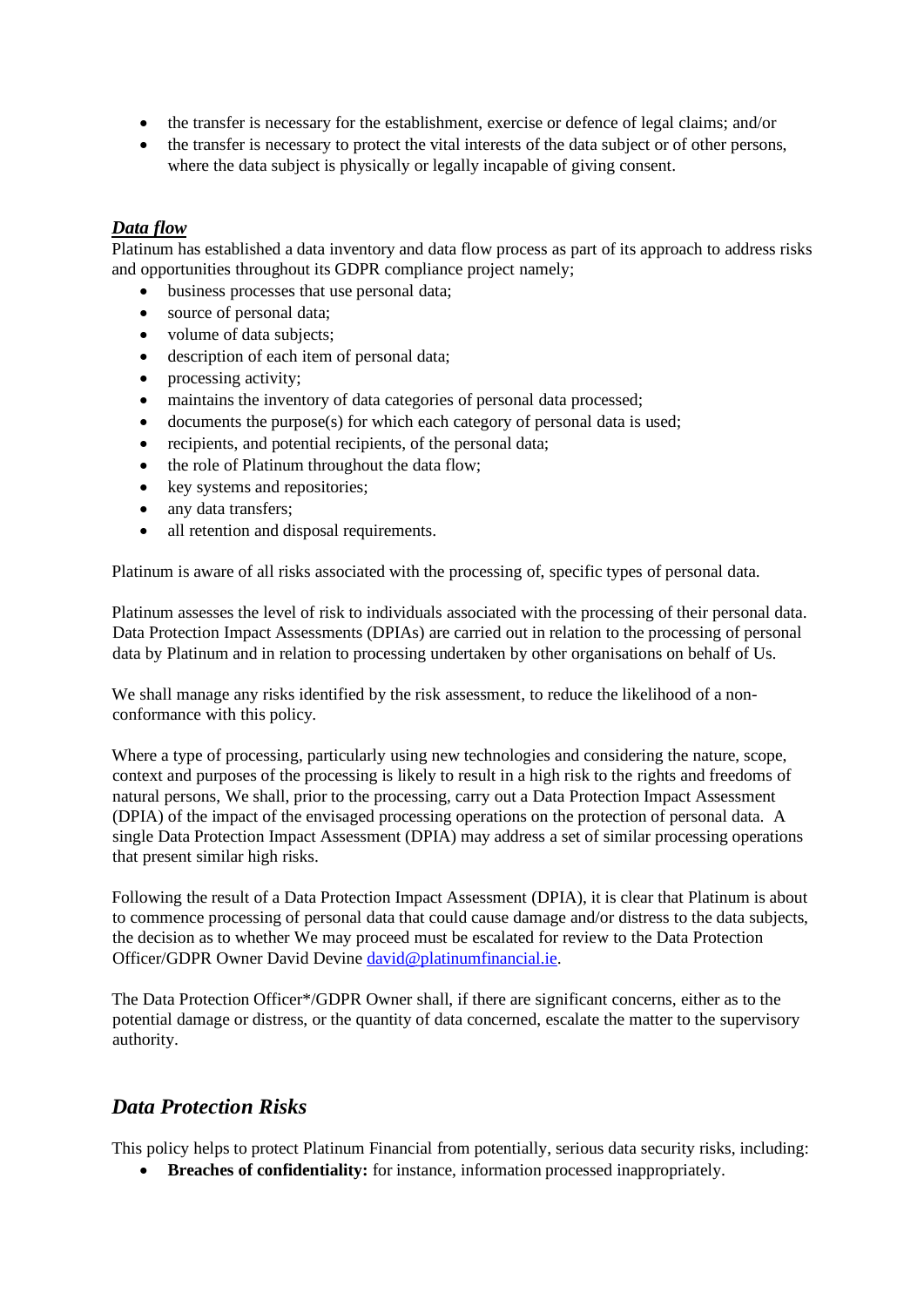• **Reputational damage:** for instance, the Company could suffer material or non-material damage if hackers successfully gained access to sensitive data.

# *General Staff Guidelines*

- The only people able to access data covered by this policy should be those who **need it for their work**;
- Data **should not be shared informally**. When access to confidential information is required, employees can request it from their line managers;
- **(Company Name) will provide training** to all employees to help them understand their responsibilities when handling data;
- Employees should keep all data secure, by taking sensible precautions and following the guidelines below;
- **Strong passwords are mandatory,** and they should never be shared;
- Personal data **should not be disclosed** to unauthorised people, either within the company or externally.
- Data should be **regularly reviewed and updated.** If it is found to be out of date and/or no longer required, it should be deleted and disposed of appropriately.
- Employees **should request help** from their line manager or the data protection officer if they are unsure about any aspect of data protection.

# *Data Storage*

These rules describe how and where data should be safely stored. Questions about storing data safely can be directed to the IT manager or Data Controller.

When data is **stored in paper format**, it should be kept in a secure place where unauthorised people cannot see it.

These guidelines also apply to data that is usually stored electronically but has been printed out for some reason:

- When not required, the paper or files should be kept **in a locked drawer or filing cabinet**;
- Employees should make sure paper and printouts are **not left where unauthorised people could see them**, like on a printer;
- **Data printouts should be shredded** and disposed of securely when no longer required;
- When data is **stored electronically**, it must be protected from unauthorised access, accidental deletion and malicious hacking attempts;
- Data should be **protected by strong passwords** that are changed regularly and never shared between employees;
- If data is **stored on removable media** (like a CD or DVD), these should be kept locked away securely when not being used;
- Data should only be stored on **designated drives and servers** and should only be uploaded to an **approved cloud computing service.**
- Servers containing personal data should be **sited in a secure location**, away from general office space.
- Data should be **backed-up frequently**. Those back-ups should be tested regularly, in line with the company's standard backup procedures.
- Data should **never be saved directly** to laptops or other mobile devices like tablets or smart phones.
- All servers and computers containing data should be protected by **approved security software and a firewall**.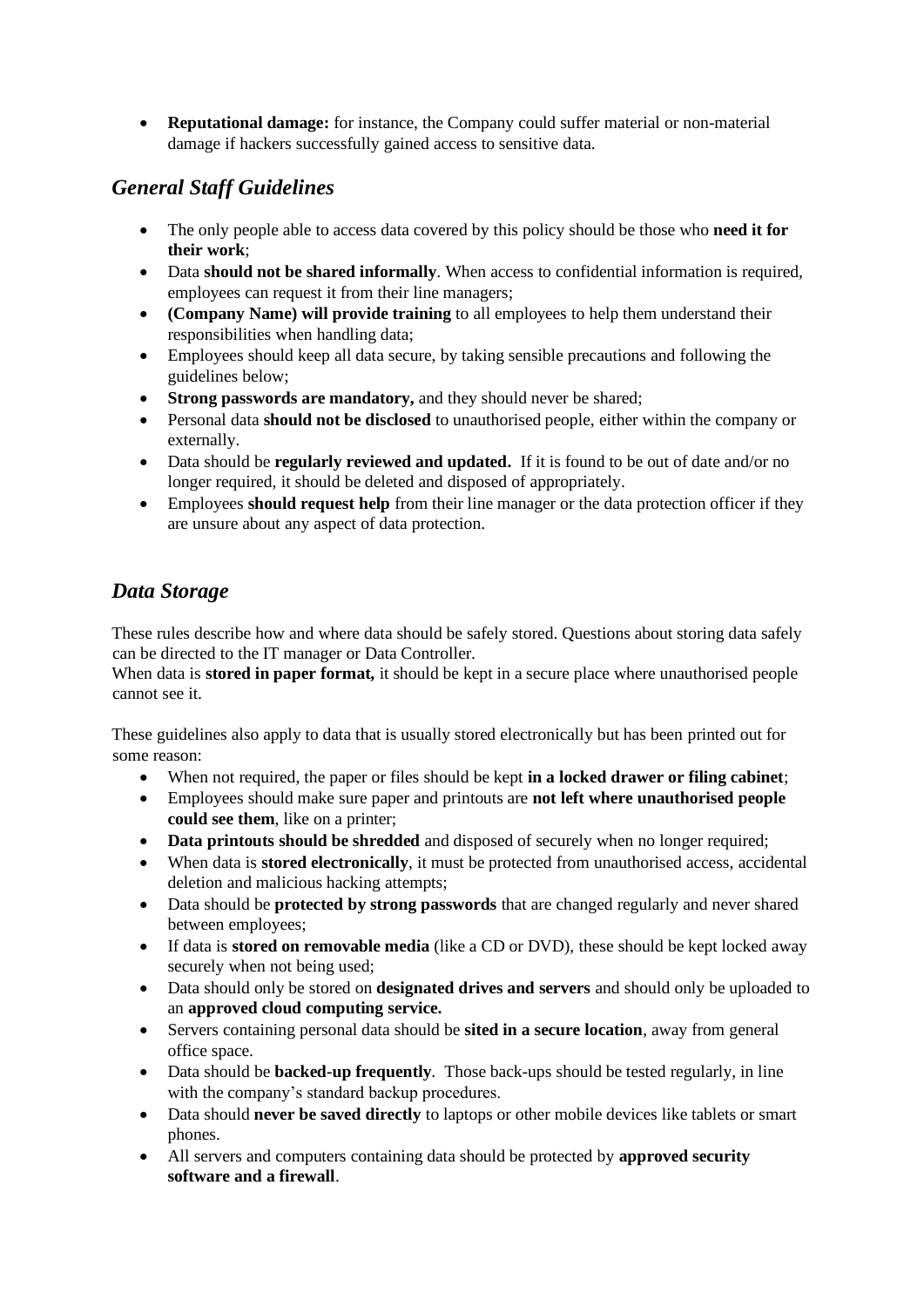# *Data Usage*

Personal data is of no value to Us unless the business can make use of it. However, it is when personal data is accessed and used, that it can be at the greatest risk of loss, corruption or theft. For example:

- When working with personal data, employees should ensure **the screens of their computers are always locked** when left unattended.
- Personal data **should not be shared informally**. It should never be sent by email, as this form of communication is not secure.
- Data must be **encrypted before being transferred electronically**. The IT manager can explain how to send data to authorised external contacts.
- Personal data should **never be transferred outside of the European Economic Area** (EEA).
- Employees **should not save copies of personal data to their own computers.** Always access and update the central copy of any data.

## *Data Accuracy*

The law requires Us to take reasonable steps to ensure data is kept accurately and up to date. The higher the importance, that the personal data is accurate, the greater the effort We should put into ensuring its accuracy.

It is the responsibility of all employees who work with data to take reasonable steps, to ensure it is kept as accurate and up to date as possible.

- Data will be held in **as few places as necessary**. Staff should not create any unnecessary additional data sets;
- Staff should **take every opportunity to ensure data is updated.** For instance, by confirming a customer's details when they call;
- We will make it **easy for data subjects to update the information** Platinum holds about them. For instance, via the company website(s);
- Data should be **updated as inaccuracies are discovered**. For instance, if a customer can no longer be reached on their stored telephone number, it should be removed from the database.
- It is the marketing manager's responsibility to ensure **marketing databases are checked against industry suppression files** every six months.

# *Disclosing Data for Other Reasons*

In certain circumstances, GDPR allows personal data to be disclosed to law enforcement agencies without the consent of the data subject.

Under these circumstances, Platinum will disclose requested data. However, the data controller will ensure the request is legitimate, seeking assistance from the board of directors and from the company's legal advisers, where necessary.

# *Providing Information*

Platinum aims to ensure that individuals are aware that their data is being processed, and that they understand:

- How their data is being used;
- How to exercise their rights.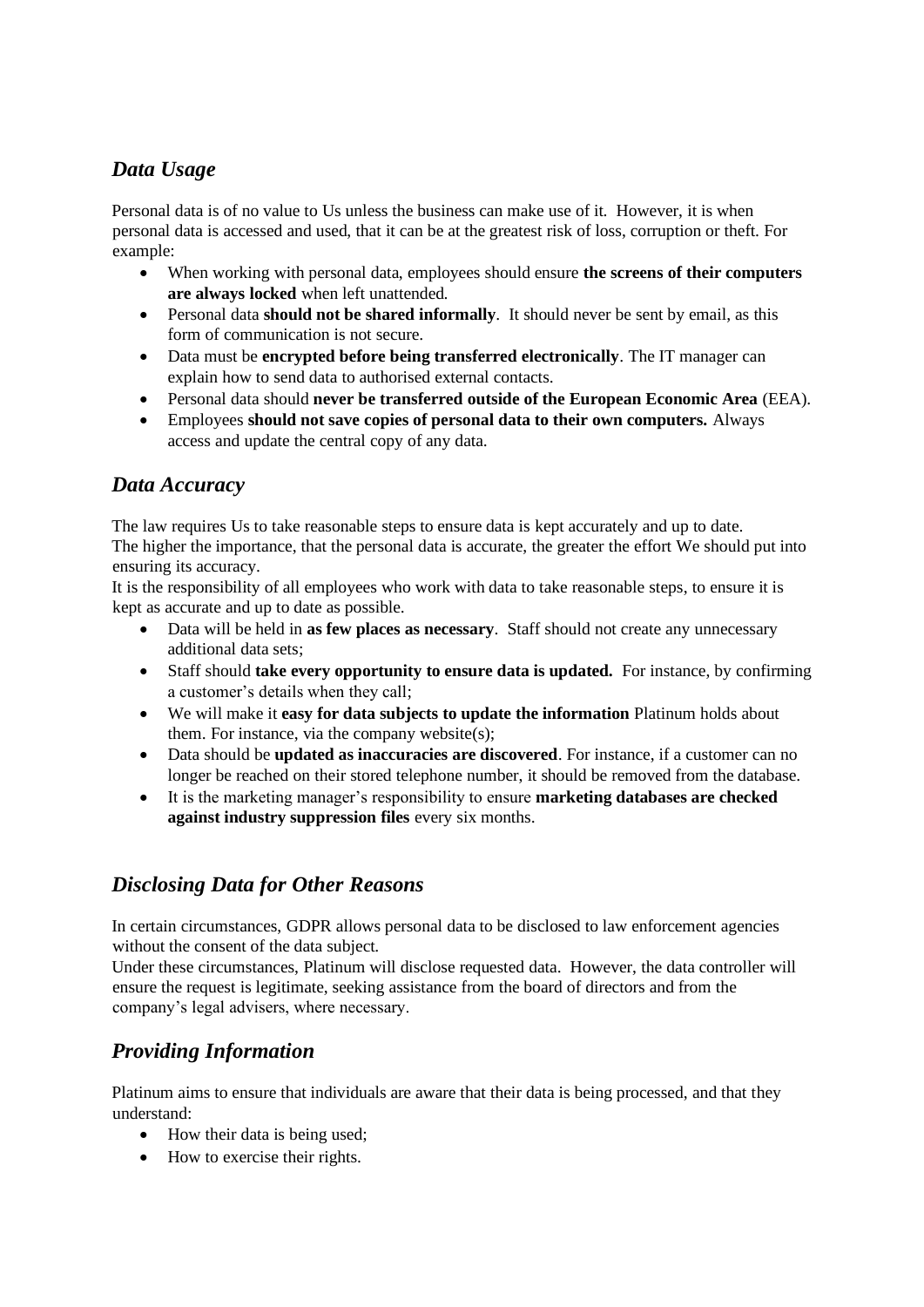To this end, the company has a Privacy Statement, setting out how data relating to individuals is used by the company.

(This is available upon request. A version of this statement is also available on the Company's website).

## **Roles and Responsibilities**

Platinum is a (Data Controller and/or Data Processor] under the GDPR. **Note: All Brokers are classified as Data Controllers**

Top Management and all those in managerial or supervisory roles throughout Platinum are responsible for developing and encouraging good information handling practices within Platinum responsibilities are set out in individual job descriptions.

### **Data Protection Officer/GDPR Owner**

The job description of the Data Protection Officer (DPO) is a role specified in the GDPR. The role holder should be a member of the senior management team, be accountable to Board of Directors of Platinum for the management of personal data within Platinum and for ensuring that compliance with data protection legislation and good practice can be demonstrated.

This accountability includes:

- development and implementation of the GDPR as required by this policy; and
- security and risk management in relation to compliance with the policy.

A Data Protection Officer (DPO), who the Board of Directors consider to be suitably qualified and experienced, has been appointed to take responsibility for Our compliance with this policy on a dayto-day basis and will have direct responsibility for ensuring that Platinum complies with the GDPR, as do all Our Managers /Directors in respect of data processing that take place within their area of responsibility.

### *Where a DPO is not appointed, the person responsible for GDPR within the Organisation should be named and outline their role as below.*

The Data Protection Officer/GDPR Owner David Devine [david@platinumfinancial.ie](mailto:david@platinumfinancial.ie) has specific responsibilities in respect of procedures such as the Subject Access Request Procedure and are the first point of call for Employees/Staff, seeking clarification on any aspect of data protection compliance.

Compliance with data protection legislation is the responsibility of all Employees/Staff of Platinum who process personal data.

Our Training Policy sets out specific training and awareness requirements in relation to specific roles and Employees/Staff of Platinum generally.

Employees/Staff of Platinum are responsible for ensuring that any personal data about them and supplied by them to Platinum is accurate and up to date.

Everyone who works for or with Platinum has some responsibility for ensuring data is collected, stored and handled appropriately.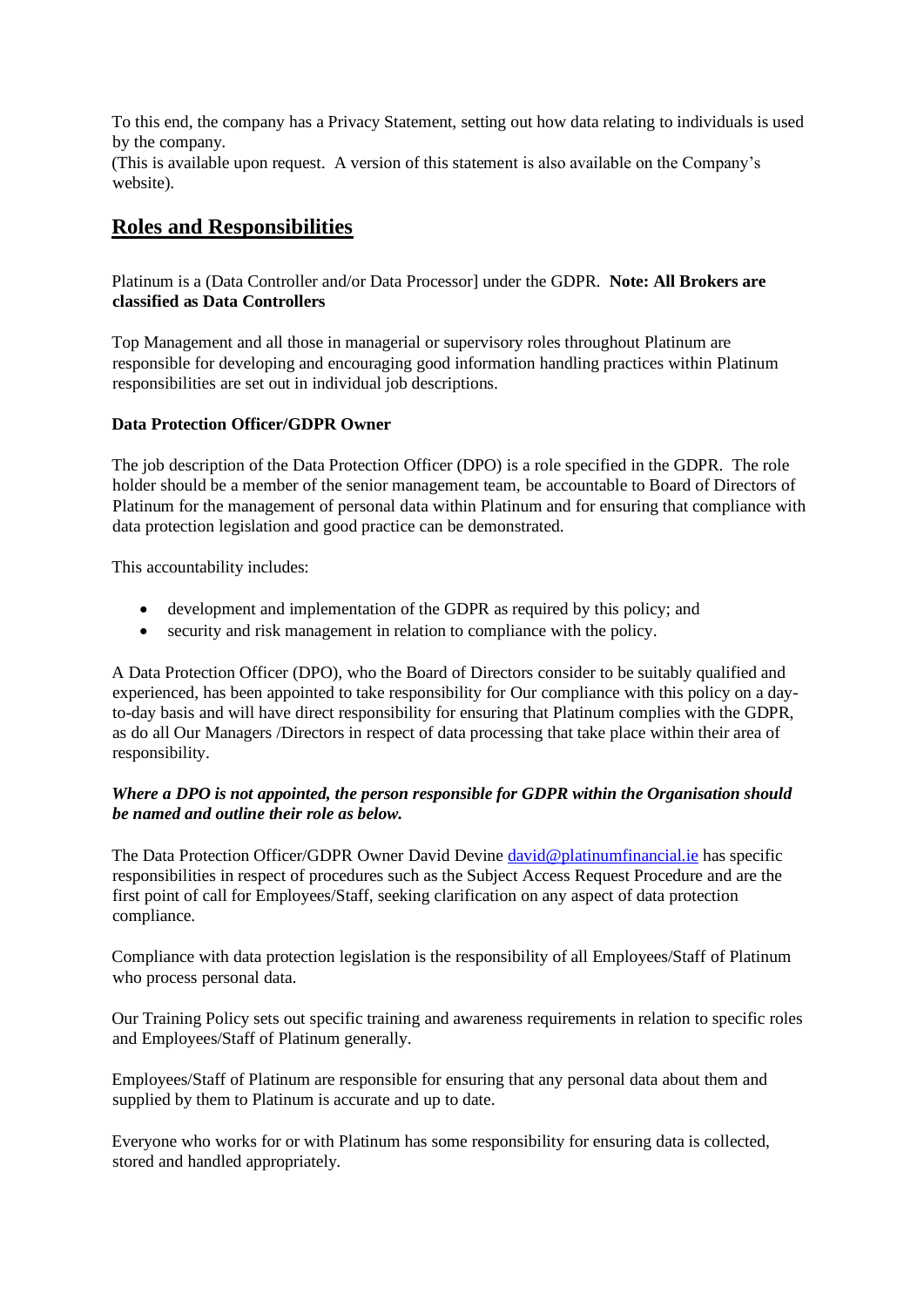Each team that handles personal data must ensure that it is handled and processed in line with this policy and data protection principles.

However, these people have key areas of responsibility:

- The **board of directors** is ultimately responsible for ensuring that Platinum meets its legal obligations.
- The (**data protection officer**), David Devine <u>david@platinumfinancial.ie</u> is responsible for:
	- o Keeping the board updated about data protection responsibilities, risks and issues;
		- o Reviewing all data protection procedures and related policies, in line with an agreed schedule;
		- o Arranging data protection training and advice for the people covered by this policy;
		- o Handling data protection questions from staff and anyone else covered by this policy;
		- o Dealing with requests from individuals to see the data Platinum holds about them (also called 'Subject Access Requests').
		- o Checking and approving any contracts or agreements with third parties that may handle the company's sensitive data.

# **Definitions**

Definitions used by the company drawn from the General Data Protection Regulation (GDPR)

### **Material scope (Article 2.)**

The GDPR applies to the processing of personal data wholly or partly by automated means (i.e. by computer) and to the processing other than by automated means of personal data (i.e. paper records) that form part of a filing system or are intended to form part of a filing system.

## **Territorial scope (Article 3.)**

The GDPR will apply to all controllers that are established in the EU (European Union) who process the personal data of data subjects, in the context of that establishment. It will also apply to controllers outside of the EU that process personal data in order to offer goods and services, or monitor the behaviour of data subjects who are resident in the EU.

## *GDPR Article 4. Definitions*

## **Establishment**

The main establishment of the controller in the EU will be the place in which the controller makes the main decisions as to the purpose and means of its data processing activities. The main establishment of a processor in the EU will be its administrative centre. If a controller is based outside the EU, it will have to appoint a representative in the jurisdiction in which the controller operates to act on behalf of the controller and deal with supervisory authorities.

## **Personal Data**

Any information relating to an identified or identifiable natural person ('data subject'); an identifiable natural person is one who can be identified, directly or indirectly, in particular by reference to an identifier such as a name, an identification number, location data, an online identifier or to one or more factors specific to the physical, physiological, genetic, mental, economic, cultural or social identity of that natural person.

### **Special Categories of Personal Data**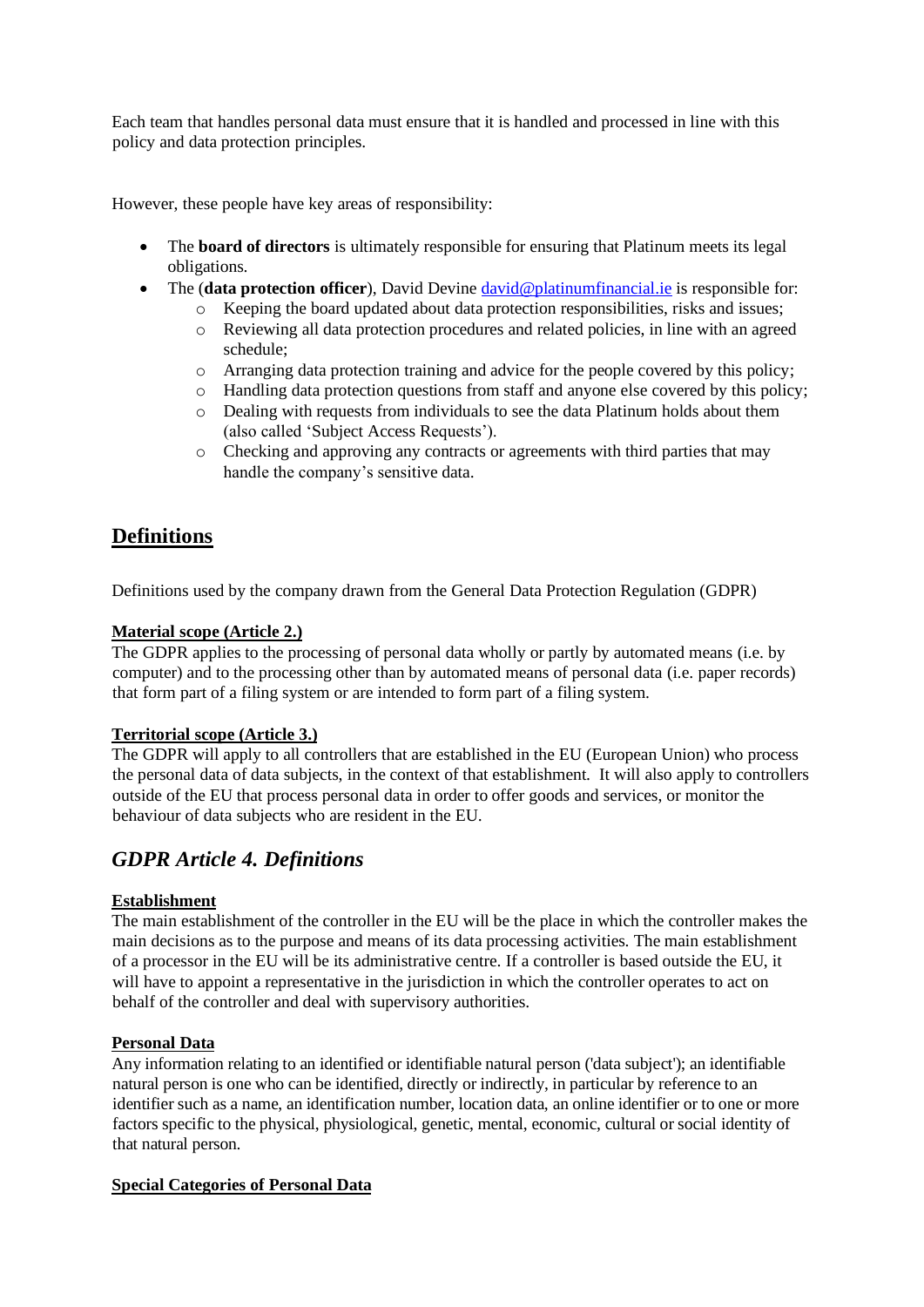Personal data revealing racial or ethnic origin, political opinions, religious or philosophical beliefs, or trade-union membership, and the processing of genetic data, biometric data, for the purpose of, uniquely identifying a natural person, data concerning health or data concerning a natural person's sex life or sexual orientation.

### **Data Controller**

The natural or legal person, public authority, agency or other body which, alone or jointly with others, determines the purposes and means of the processing of personal data; where the purposes and means of such processing are determined by European Union or Member State law, the controller or the specific criteria for its nomination may be provided for by European Union or Member State law.

### **Data Subject**

Any living individual who is the subject of personal data held by an organisation.

### **Processing**

Any operation or set of operations which is performed on personal data or on sets of personal data, whether by automated means or not, such as collection, recording, organisation, structuring, storage, adaptation or alteration, retrieval, consultation, use, disclosure by transmission, dissemination or otherwise making available, alignment or combination, restriction, erasure or destruction.

### **Profiling**

Is any form of automated processing of personal data intended to evaluate certain personal aspects relating to a natural person, or to analyse or predict that person's performance at work, economic situation, location, health, personal preferences, reliability, or behaviour. This definition is linked to the right of the data subject to object to profiling and a right to be informed about the existence of profiling, of measures based on profiling and the envisaged effects of profiling on the individual.

### **Personal Data Breach**

A breach of security leading to the accidental, or unlawful, destruction, loss, alteration, unauthorised disclosure of, or access to, personal data transmitted, stored or otherwise processed. There is an obligation on the controller to report personal data breaches to the supervisory authority and where the breach is likely to adversely affect the personal data or privacy of the data subject.

### **Data Subject Consent**

Any freely given, specific, informed and unambiguous indication of the data subject's wishes by which he or she, by a statement or by a clear affirmative action, signifies agreement to the processing of personal data.

### **The GDPR and Children**

A child is defined currently, as being under the age of sixteen, but member states may consider lowering the legal age of consent to thirteen. The processing of personal data of a child is only lawful if parental or custodian consent has been obtained. The controller shall make reasonable efforts to verify in such cases that consent is given or authorised by the holder of parental responsibility over the child.

## **Third-Party**

A natural or legal person, public authority, agency or body other than the data subject, controller, processor and persons who, under the direct authority of the controller or processor, are authorised to process personal data.

### **Filing System**